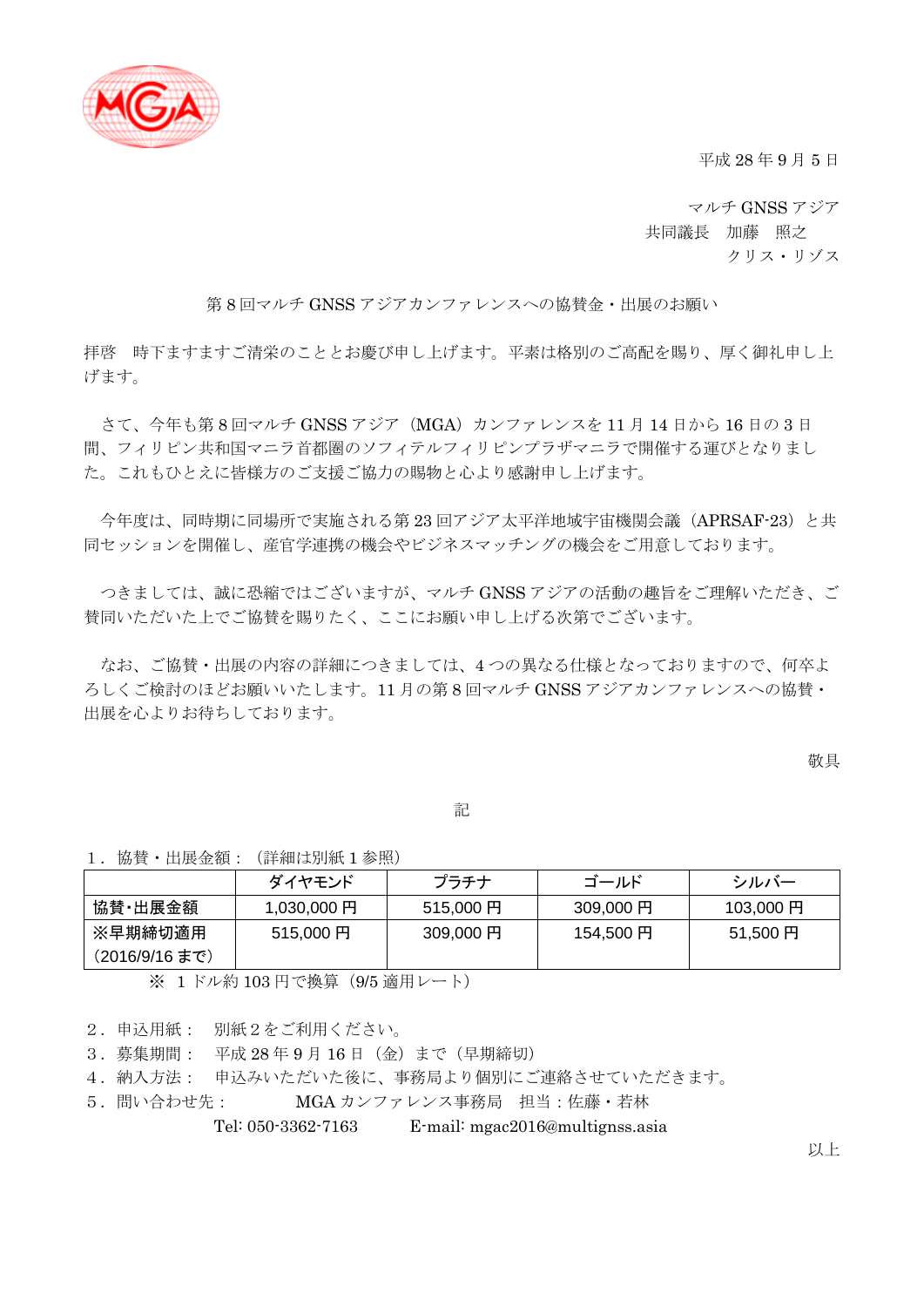

## 別紙 1

|                                    |                                                                           | <b>Diamond</b>                                 | <b>Platinum</b>                                                   | <b>Gold</b>                                                    | <b>Silver</b>                                                       |
|------------------------------------|---------------------------------------------------------------------------|------------------------------------------------|-------------------------------------------------------------------|----------------------------------------------------------------|---------------------------------------------------------------------|
| fee                                | <b>Base</b><br>(Early-bird Registration<br>by 16 <sup>th</sup> September) | 10,000 USD<br>$(5,000$ USD)                    | 5,000 USD<br>$(3,000$ USD)                                        | 3,000 USD<br>$(1,500$ USD)                                     | 1,000 USD<br>$(500$ USD)                                            |
| Publicity                          | Program Booklet (A4)                                                      | Full colored<br>whole back/<br>inside cover ad | Full colored<br>whole page ad<br>(at the<br>sponsors'<br>section) | Full colored half<br>page ad (at the<br>sponsors'<br>section). | Gray scale<br>quadrant size<br>ad (at the<br>sponsors'<br>section). |
|                                    | Company Logo featured<br>on the MGA website                               | Yes                                            | Yes                                                               | Yes                                                            | Yes                                                                 |
|                                    | Logo on conference<br>carryall bag                                        | Yes                                            | Yes                                                               | <b>Yes</b>                                                     | <b>No</b>                                                           |
|                                    | Video loop (play back<br>during plenary session<br>breaks)                | 30 seconds                                     | 20 seconds                                                        | 10 seconds                                                     | 5 seconds                                                           |
|                                    | Company brochure<br>inclusion in conference kit                           | Yes                                            | Yes                                                               | Yes                                                            | <b>No</b>                                                           |
| Booth size allocated on floor plan |                                                                           | Yes $(3 m x 4 m)$                              | Yes $(2 m x 3 m)$                                                 | Yes $(2 m x 2 m)$                                              | Yes (poster<br>board and<br>table only)                             |
| Right to host the session*1        |                                                                           | 1 hour at the<br>conference hall               | 30 minutes at<br>the booth area                                   | No                                                             | No                                                                  |
| Certificate of sponsorship         |                                                                           | Yes                                            | Yes                                                               | Yes                                                            | Yes                                                                 |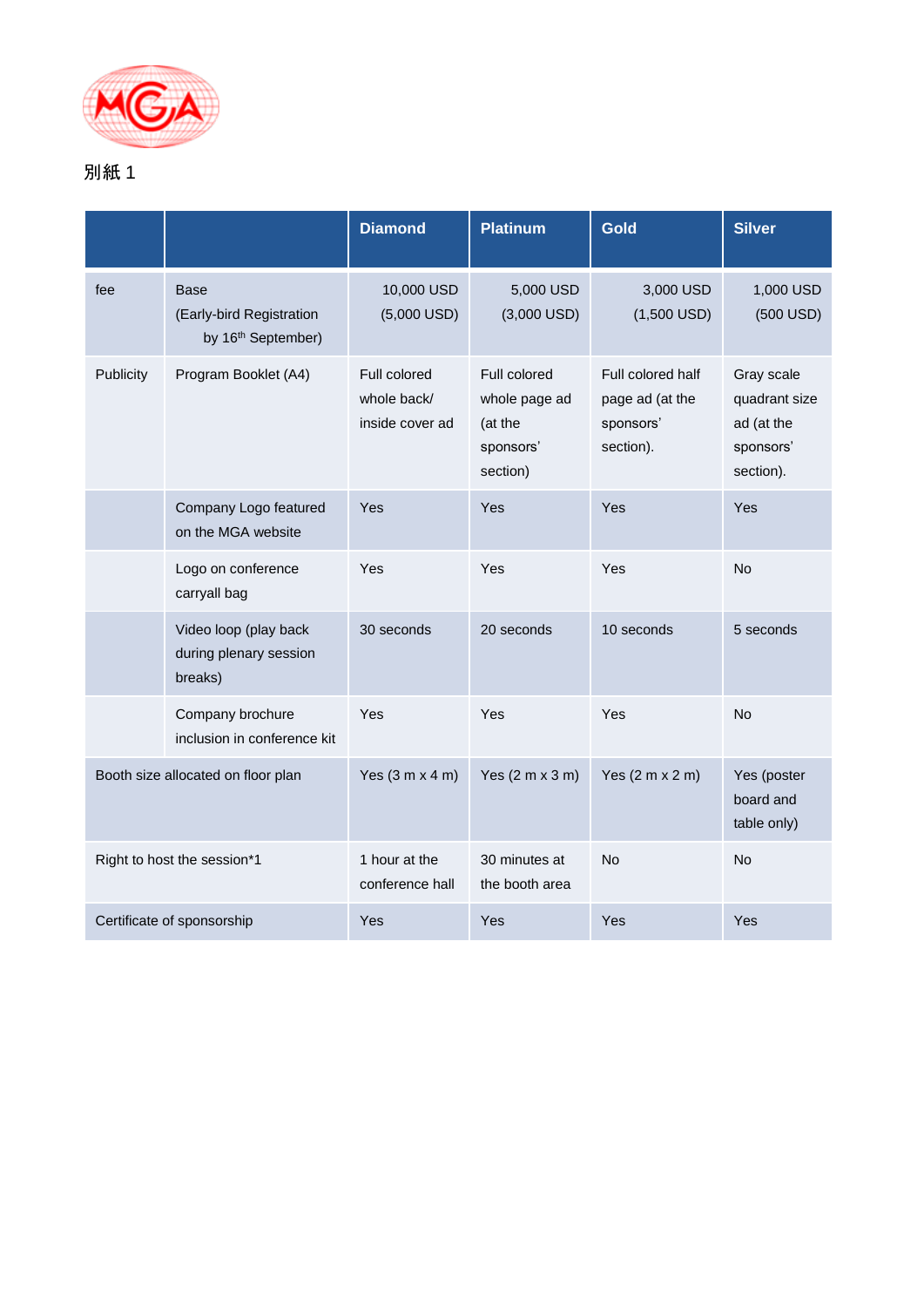

## Floor Plan



Booth Design and Details (Photo of Booth, Other facilities for the booth)

|                           |                         | Supply of booth shell with following |  |  |
|---------------------------|-------------------------|--------------------------------------|--|--|
| <b>EXHIBITOR'S NAME</b>   | <b>EXHIBITOR'S NAME</b> | components per booth:                |  |  |
|                           |                         | White panels with silver alum system |  |  |
|                           |                         | frames                               |  |  |
|                           |                         | Needle punch carpet flooring         |  |  |
|                           |                         | 1 unit new line information table    |  |  |
|                           |                         | 2 units Chairs                       |  |  |
|                           |                         | 2 units fluorescent lamp             |  |  |
|                           |                         | 1 unit Convenience Outlet            |  |  |
| Sample photo of the booth |                         | Company name on fascia board         |  |  |